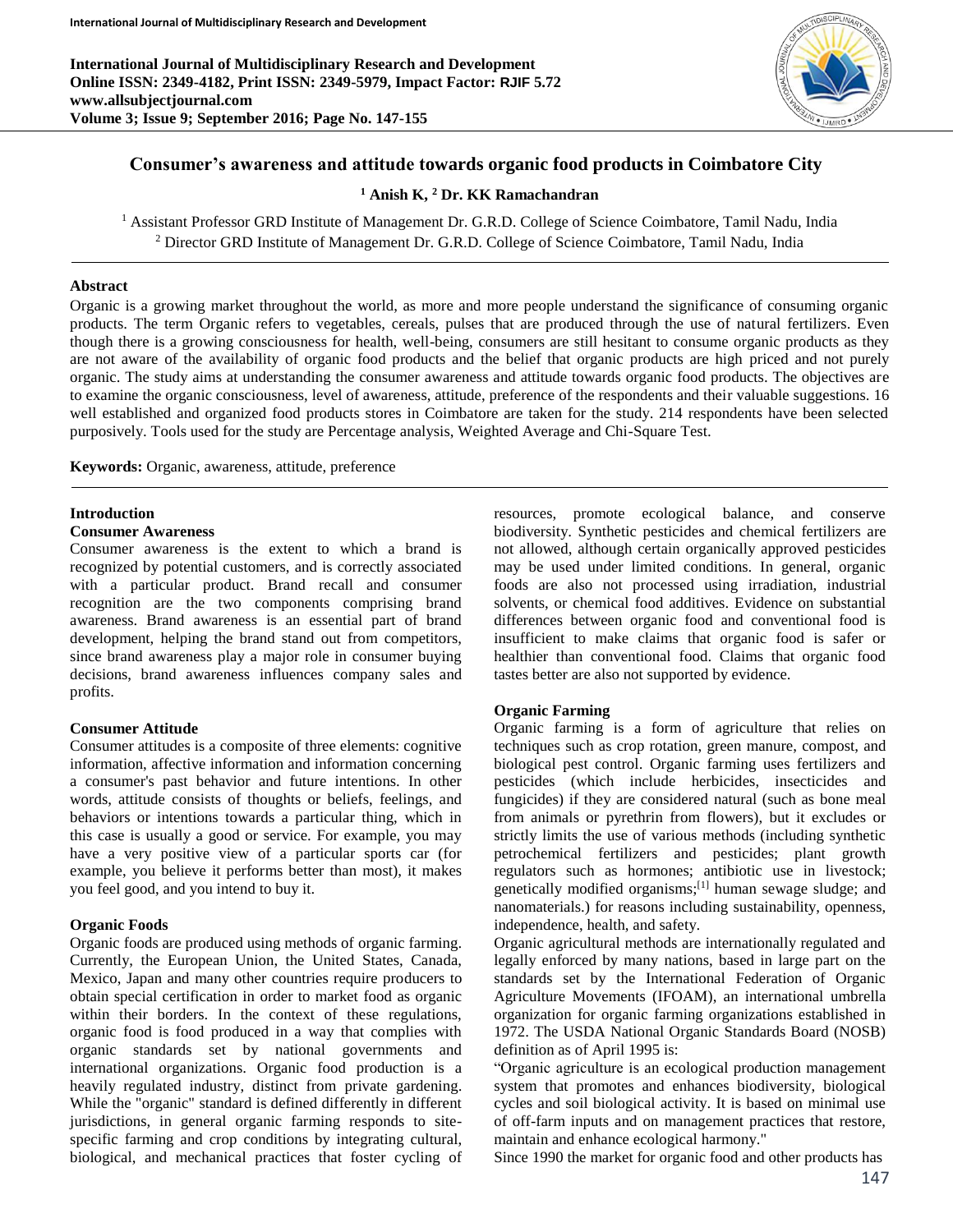grown rapidly, reaching \$63 billion worldwide in 2012. This demand has driven a similar increase in organically managed farmland which has grown over the years 2001-2011 at a compounding rate of 8.9% per annum. As of 2011, approximately 37,000,000 hectares (91,000,000 acres) worldwide were farmed organically, representing approximately 0.9 percent of total world farmland (2009).

Traditional farming (of many kinds) was the original type of agriculture, and has been practiced for thousands of years. Forest gardening, a traditional food production system which dates from prehistoric times, is thought to be the world's oldest and most resilient agroecosystem.

Artificial fertilizers had been created during the 18th century, initially with superphosphates and then ammonia-based fertilizers mass-produced using the Haber-Bosch process developed during World War I. These early fertilizers were cheap, powerful, and easy to transport in bulk. Similar advances occurred in chemical pesticides in the 1940s, leading to the decade being referred to as the 'pesticide era'. But these new agricultural techniques, while beneficial in the short term, had serious longer term side effects such as soil compaction, erosion, and declines in overall soil fertility, along with health concerns about toxic chemicals entering the food supply.

Salimonu, Falusi,  $(2009)$ <sup>[1]</sup>, in their study identified the sources of risk and the management strategies employed by the food crop farmers. Data from 165 respondents were used for the analysis. Sources of risk in the last three years were market failure, 54.5%; price fluctuation, 46.1%; drought, 32.7%; pest and diseases attack, 33.9% and erratic rainfall, 39.4%. Majority of the food crop farmers in the study area (Nigeria) were in the medium risk category. Finally they concluded that the investment in irrigation projects by the government would also save the farmers from drought and erratic rainfall while farmers are encouraged to benefit from the services of the agricultural insurance industry.

De Janvry, Sadoulet (2010)<sup>[2]</sup> made a study on World Poverty and the Role of Agricultural Technology: Direct and Indirect Effects. In this study they have found that the agricultural technology can help reduce poverty through direct and indirect effects. Conceptualizing and measuring these effects is highly complex, yet is needed for each region if technology is to be used as an effective instrument for poverty reduction. We propose a methodology for doing this in the context of computable general equilibrium modelling and apply it to archetype models for Africa, Asia, and Latin America. Results show that the dominant effect of technology on poverty is through direct effects in Africa, indirect agricultural employment effects in Asia, and linkage effects through the rest of the economy in Latin America. In each case, increasing the poverty reduction effect through the targeting of technology across crops and through complementary rural development programmes is also explored.

Senthilkumar  $(2011)$  <sup>[3]</sup> in his report discuss Labour Absorption in agriculture, employment generation is one of the major objective of the developed and developing countries. The studies conducted in the past have broadly concluded that technological progress based on seed, fertilizer and irrigation is generally labour-using in nature whereas mechanization via tractors, pump sets, harvesters and threshers is usually labour –saving in nature. However, usually these two aspects of the technological progress are complementary in nature and as such there is no consensus regarding the total effect of technological progress on labour absorption. In this context, both dry land and wet land technologies have been considered to assess labour absorption in Salem District, Tamil Nadu

Tholkappian and Rukmani devi (2013)<sup>[4]</sup>, conducted "A study on economic analysis of organic and conventional turmeric cultivation of Erode district in Tamil Nadu" has focused on (i)the social background of organic and conventional turmeric cultivation in study area. And (ii) Economic viability of organic and conventional turmeric cultivation in study area. They concluded that organic turmeric is important in achieving the goal of sustainable agriculture. It has been suggested that organic farming should receive prime attention from all the stakeholders to realize its full potential in increasing profitability and providing the much sought after sustainability of agriculture

## **Statement of the Problem**

Awareness about organic products are growing day-by-day. The adoption and cultivation based on chemical fertilizers are gradually and marginally declining because of the level of awareness among consumers that enhanced the cultivating habits among farmers which itself is a good sign for the growth of the organic food products in the era of chemical revolution. The knowledge and attitude to prefer the organic products are at the other end that leads towards consumption of these products. Hence, the study focuses on examining the level of awareness about the critical factors that has significant impact in the health situation of the consumers due to use of non-organic food products and their level of awareness, preference and rating about the organic food products are taken as the main focus of the study taking few consumers in Coimbatore District. This will in turn helps the researcher to understand the level of adoption by the consumers in future inspite of its cost, availability and other aspects which are considered to be the negative factors that will have higher impact among the respondents. Hence, it is necessary to study the factual situation for organic products and to contribute valuable suggestions for the growth of nature and the organic food market.

#### **Objectives of the Study**

- to study the demographic variables and organic consciousness of the respondents
- to analyse the level of awareness of the consumers towards organic food products
- To find the attitude of the respondents towards organic food products.
- To evaluate the level of preference in opting for the organic food products.
- To contribute valuable suggestions for policy implications.

#### **Framework of Hypothesis**

There is no significant relationship between category of the users and their level of awareness about facts of organic food products.

## **Scope of the Study**

Eco-friendly products concept is evolving around the world that has come into existence due to the disturbances caused by the pollutants. This has significant effect in the health of the people who suffer with ailments that vigorously affect their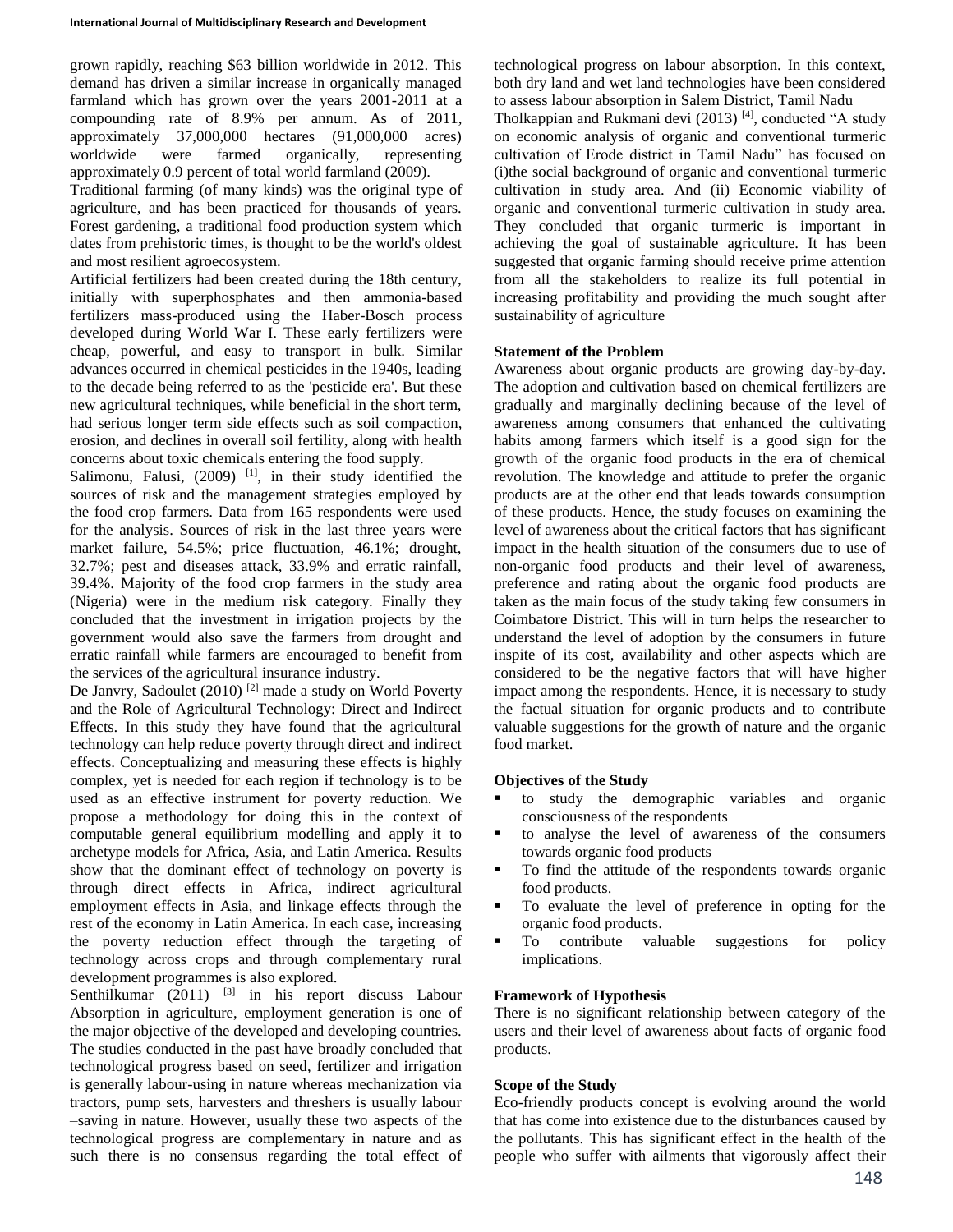natural system. Hence, the eco-friendly consumption which form the healthy side of life through Organic products, that replaces the artificial manuring that causes innumerable side effects in the body of the children and the grown-up as well. Organic promotion, thereby, helps in protecting the environment and the health of the people. The present study attempts to examine the consumer awareness and attitude towards Organic Products, which helps to understand the consumer's point of view / perception towards the organic products in the City.

#### **Methodology**

The researcher used descriptive type of research. This research design deals with describing the characteristics of a particular individual or of groups. Descriptive research describes the state of affairs as it exit at present. Descriptive research includes surveys and fact finding inquires of different kind. In this study the research is analyzing the consumer's awareness and attitude towards organic food products in coimbatore district. So, the descriptive is selected for this study. The organic food stores particularly in and around Coimbatore are taken for the study are called as sampling units. A list containing all such sampling units is known as sampling frame. There are about 16 well established and organized food products stores in Coimbatore District. Considering the consumers attitude towards organic food products the stores were selected randomly covering all the geographically locations in all directions viz. east, west, north and south. The sample size of this study consists of 214 respondents. The researcher used stratified random sampling method taking only 11% of the total consumers for the study. From the above table, it is found that out of total population 1930, the researcher restricted the samples to 11% from each organic store at random for primary data collection. The researcher used primary and secondary data to collect the details from the respondents. For analyzing the data, the researcher transformed the data into Master Table and calculations were done using Percentage Method, Garrett Ranking Method and Chi-Square Test.

#### **Results of the Analysis**

The study analyzed the demographics of the respondents, Organic Consciousness Awareness about the Impact of Nonorganic food products, Source of Awareness and Duration of Purchase of Organic Products, Opinion about ease of finding organic food products, Level of Awareness about the facts on organic food products, Garrett Ranking : Reasons for Preferring Organic Food Products and finally, the hypothesis testing using Chi-square test to find the relationship between category of the users and awareness about the facts of organic food products.

#### **Demographics**

It is observed from the table that the respondents categorized based on their demographics such as age, gender, marital status, educational qualification, occupation, family size, economic status, decision maker in the family and finally, place of living of the respondents in Coimbatore District.

**Table 1:** Demographics of the Respondents

| S. No. | <b>Demographics</b>              | <b>Respondents</b><br>$(214$ Nos.) | Percentage<br>$(100\%)$ |
|--------|----------------------------------|------------------------------------|-------------------------|
| 01.    | Age                              |                                    |                         |
|        | Less than 20 years               | $\overline{2}$                     | .93                     |
|        | 21 to 30 years                   | 99                                 | 46.26                   |
|        | 31 to 40 years                   | 57                                 | 26.64                   |
|        | 41 to 50 years                   | 36                                 | 16.82                   |
|        | Above 51 years                   | 20                                 | 9.35                    |
| 02.    | Gender                           |                                    |                         |
|        | Male                             | 154                                | 71.96                   |
|        | Female                           | 60                                 | 28.04                   |
| 03.    | <b>Marital Status</b>            |                                    |                         |
|        | Married                          | 132                                | 61.68                   |
|        | Unmarried                        | 82                                 | 38.32                   |
| 04.    | <b>Educational Qualification</b> |                                    |                         |
|        | No formal education              | 1                                  | .47                     |
|        | Secondary Schooling              | $\sqrt{2}$                         | .93                     |
|        | Diploma                          | 5                                  | 2.34                    |
|        | Under graduate                   | 23                                 | 10.75                   |
|        | Post Graduate                    | 129                                | 60.28                   |
|        | Professional                     | 47                                 | 21.96                   |
|        | Others                           | 7                                  | 3.27                    |
| 05.    | Occupation                       |                                    |                         |
|        | Employee                         | 93                                 | 43.46                   |
|        | Professional                     | 53                                 | 24.77                   |
|        | <b>Business Person</b>           | 45                                 | 21.03                   |
|        | Agriculturist                    | 1                                  | .47                     |
|        | Home Maker                       | 7                                  | 3.27                    |
|        | Others                           | 15                                 | 7.01                    |
| 06.    | <b>Family Size</b>               |                                    |                         |
|        | 1 to 3 members                   | 73                                 | 34.11                   |
|        | $\overline{4}$ to 6 members      | 132                                | 61.68                   |
|        | Above 6 members                  | 9                                  | 4.21                    |
| 07.    | <b>Economic Status</b>           |                                    |                         |
|        | <b>Below Rs.10000</b>            | 11                                 | 5.14                    |
|        | Rs.10001 to 20000                | 55                                 | 25.70                   |
|        | Rs.20001 to 30000                | 42                                 | 19.63                   |
|        | Rs.30001 to 40000                | 24                                 | 11.21                   |
|        | Rs.40001 to Rs.50000             | 19                                 | 8.88                    |
|        | Above Rs.50000                   | $\overline{63}$                    | 29.44                   |
| 08.    | <b>Decision Maker</b>            |                                    |                         |
|        | Self                             | 93                                 | 43.46                   |
|        | Spouse                           | 54                                 | 25.23                   |
|        | Parents                          | 67                                 | 31.31                   |
| 09.    | <b>Place of Living</b>           |                                    |                         |
|        | Urban                            | 129                                | 60.28                   |
|        | Semi-urban                       | 61                                 | 28.50                   |
|        | Rural                            | 24                                 | 11.21                   |

*Source***:** Primary Data

It is observed from the table that majority (46.26%) of the respondents belong to the age between 21 and 30 years, while 26.64% of the respondents belong to the age from 31 to 40 years, 16.82% of the respondents belong to the age between 41 and 50 years, 9.35% of the respondents belong to the age above 51 years and the remaining 0.93% of the respondents belong to the age below 20 years. It is clear that majority (71.96%) of the respondents are male and 28.04% of the respondents are female. It's evident that most (61.68%) of the respondents are married and 38.32% of the respondents are unmarried. It is understood that most (60.28%) of the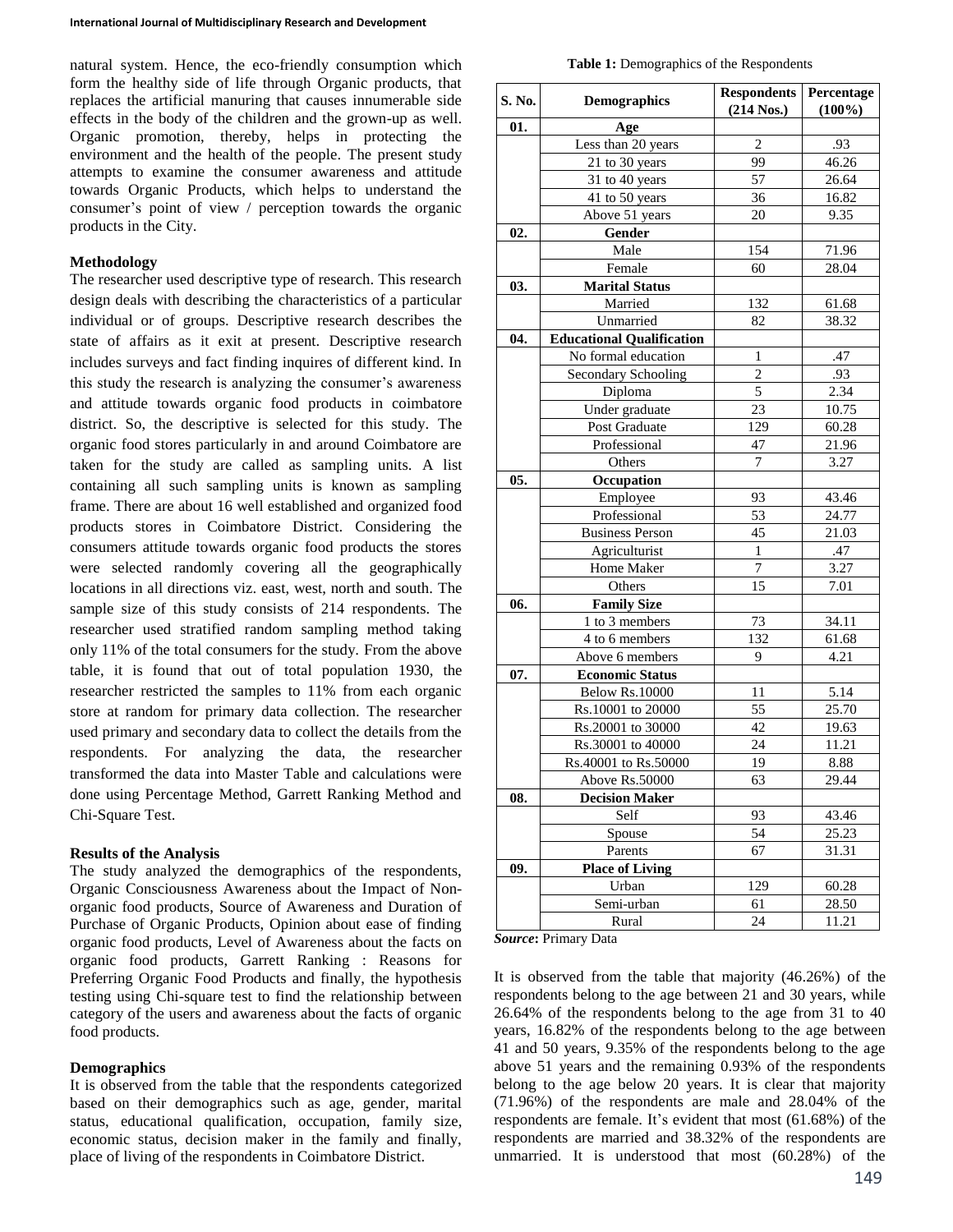respondents are qualified with post-graduation, 21.96% of the respondents are professionally qualified, 10.75% of the respondents are under graduates, 3.27% of the respondents are having other qualifications, 2.34% of the respondents are diploma holders, 0.93% of the respondents are qualified with secondary schooling and the remaining 0.47% of the respondents do not have any formal education. It is understood that maximum (43.46%) of the respondents are employed in public / private limited companies, 24.77% of the respondents are professionals, 21.03% of the respondents are engaged in business, 7.01% of the respondents are having other occupations, 3.27% of the respondents are home makers and the remaining 0.47% of ht respondents are agriculturists. It is understood that most (61.68%) of the respondents indicated that the size of their family is between 4 and 6 members, while 34.11% of the respondents revealed that the size of their family is from 1 to 3 members and the remaining 4.21% of the respondents stated that the size of their family is above 6 members. It is clear from the above table that maximum (29.44%) of the respondents are having income above Rs.50000 per month, while 25.7% of the respondents are having income from Rs.10001 to 20000, 19.63% of the respondents are having income from Rs.10001 to 20000, 11.21% of the respondents are having income between Rs.30001 and 40000, 8.88% of the respondents are having income from Rs.40001 and 50000 and the remaining 5.14% of the respondents are having income below Rs.10000. It is clear that majority (43.46%) of the respondents opined self-decision maker in their family, while 31.31% of the respondents expressed that their parents are the decision makers in their family and the remaining 25.23% of the respondents stated that their spouse as the decision makers in their family. It is understood from the table that 60.28% of the respondents are living in urban areas, 28.5% of the respondents are living in semi-urban areas and the remaining 11.21% of the respondents are living in rural areas.

#### **Table 2:** Opinion about Organic Consciousness

| S.<br>No. | <b>Organic Consciousness</b>                                    | <b>Respondents Percentage</b><br>$(214$ Nos.) | $(100\%)$ |
|-----------|-----------------------------------------------------------------|-----------------------------------------------|-----------|
| 01.       | <b>Food Habit</b>                                               |                                               |           |
|           | Vegetarian                                                      | 53                                            | 24.77     |
|           | Both (Veg. & Non-Veg.)                                          | 161                                           | 75.23     |
| 02.       | <b>Opinion about "Organic Food"</b>                             |                                               |           |
|           | Natural Food                                                    | 42                                            | 19.63     |
|           | <b>Traditional Food</b>                                         | 8                                             | 3.74      |
|           | <b>Unprocessed Food</b>                                         | $\overline{2}$                                | .93       |
|           | Herbal Food                                                     | $\overline{c}$                                | .93       |
|           | Healthy and nutritious Food                                     | 24                                            | 11.21     |
|           | Food without genetically modified<br>ingredients                | 20                                            | 9.35      |
|           | Food without additives and<br>preservatives                     | 19                                            | 8.88      |
|           | Food products produced without<br>synthetic pesticides and chem | 93                                            | 43.46     |
|           | Others                                                          | $\overline{4}$                                | 1.87      |
| 03.       | <b>Level of Awareness</b>                                       |                                               |           |
|           | <b>Highly Aware</b>                                             | 41                                            | 19.16     |
|           | Aware                                                           | 95                                            | 44.39     |
|           | Moderately aware                                                | 70                                            | 32.71     |
|           | <b>Less Aware</b>                                               | 8                                             | 3.74      |

*Source***:** Primary Data

It is evident from the above table that majority (75.23%) of the respondents are consuming vegetarian and non-vegetarian and the remaining 24.77% of the respondents are only vegetarians. Maximum (43.46%) of the respondents perceived that the term organix products is "food products produced without synthetic pesticides and chemicals", while 19.63% of the respondents perceived the term organic product as Natural Food, 11.21% of the respondents perceived the term as Healthy and Nutritious Food, 9.35% of the respondents perceived it as Food without genetically modified ingredients, 8.88% of the respondents opined food without additives and preservatives, 3.74% of the respondents perceived as Traditional Food, 1.87% of the respondents felt in other perspective and the remaining 0.93% each of the respondents perceived the organic products as "Unprocessed Food" and "Herbal Food" respectively. It is clear from the above table that maximum (44.39%) of the respondents stated that they are aware about the organic products, while 32.71% of the respondents are moderately aware about the organic products, 19.16% of the respondents opined that they are highly aware about the organic products and the remaining 3.74% of the respondents reported that they are less aware about the organic products.

**Table 3:** Opinion about Level of Awareness about the Impact of Non-organic food products

| Level of<br><b>Awareness</b> | <b>Highly</b><br>Aware | <b>Moderately</b><br>Aware | <b>Not</b><br>Aware |
|------------------------------|------------------------|----------------------------|---------------------|
| Non-organic                  | 72 (33.64)             | 131 (61.21)                | 11(5.14)            |
| Artificial                   | 85 (39.72)             | 113 (52.80)                | 16 (7.48)           |
| Pesticides                   | 112 (52.34)            | 87 (40.65)                 | 15(7.01)            |
| Antibiotic                   | 73 (34.11)             | 117 (54.67)                | 24 (11.21)          |
| Harmonal<br>imbalance        | 60(28.04)              | 113 (52.80)                | 41(19.16)           |
| Impotency                    | 59 (27.57)             | 101 (47.20)                | 54 (25.23)          |
| Disease prone                | 81 (37.85)             | 91 (42.52)                 | 42 (19.63)          |

*Source***:** Primary Data

**Note:** Figures in Parenthesis represents percentage

It is understood from the above table that most (61.21%) of the respondents are moderately aware about the impact nonorganic nature of the food products, while 33.64% of the respondents are Highly aware and the remaining 5.14% of the respondents are not aware about the impact of non-organic products.

It is observed that more than half (52.8%) of the respondents are moderately aware about the artificial ingredients available in the non-organic food products, while 39.72% of the respondents are highly aware and the remaining 7.48% of the respondents are not aware.

It is clear from, the above table that more than half (52.34%) of the respondents are highly aware about the pesticides present in the non-organic food products, while 40.65% of the respondents are aware and the remaining 7.01% of the respondents are not aware.

It is found that more than half (54.67%) of the respondents are aware about the antibiotic nature in the non-organic food products that is injurious to health, while 34.11% of the respondents are highly aware and the remaining 11.21% of the respondents are not aware.

More than half (52.8%) of the respondents are aware that the non-organic food products will create an impact in hormonal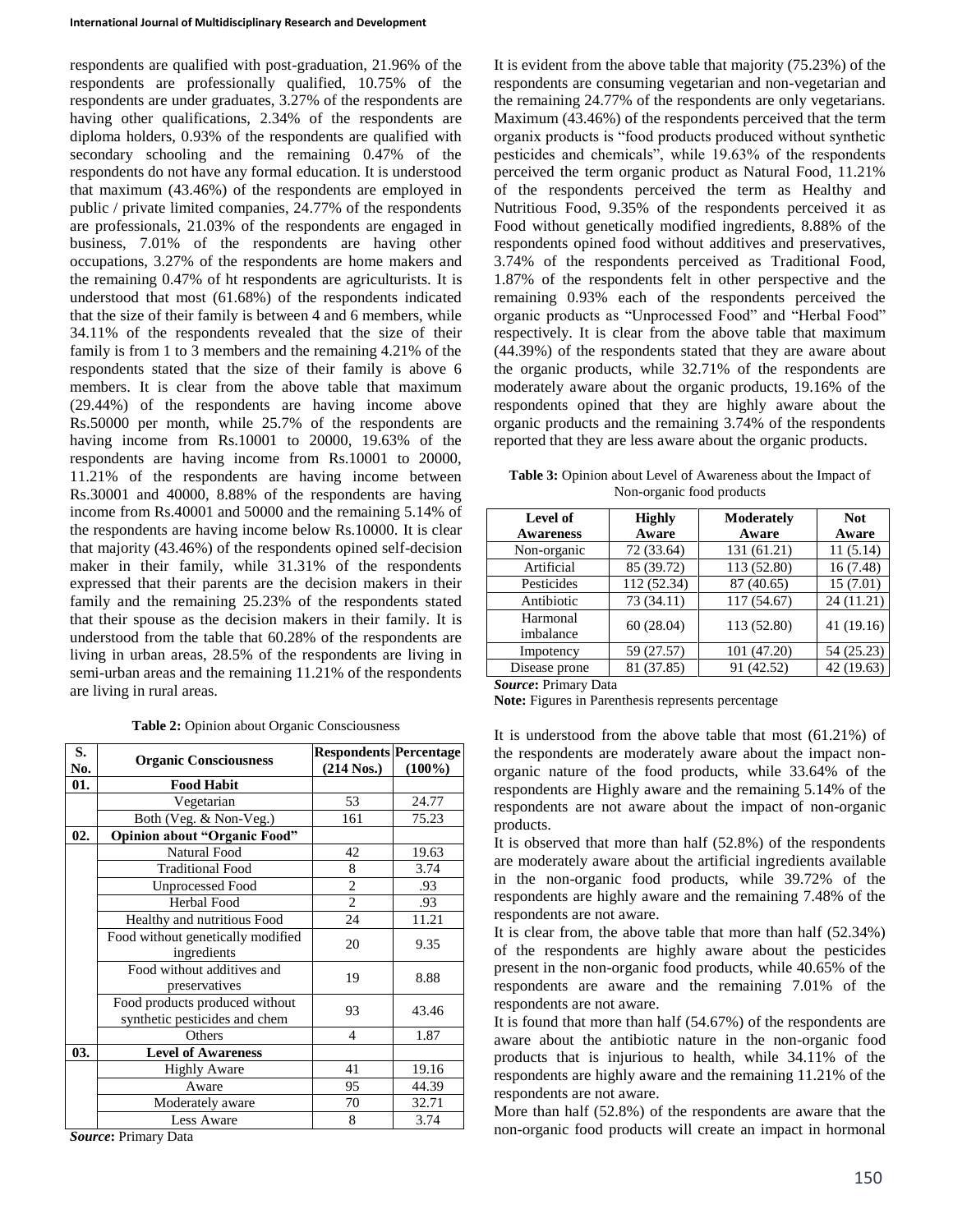imbalance, while 28.04% of the respondents are highly aware and the remaining 19.16% of the respondents are not aware. Maximum (47.2%) of the respondents are aware that the nonorganic food products will create impotency in the human beings, while 27.57% of the respondents are highly aware and the rest 25.23% of the respondents are not aware.

Maximum (42.52%) of the respondents are aware that the impact of non-organic food products are disease prone in nature, while 37.85% of the respondents are highly aware and the remaining 19.63% of the respondents are not aware about the same.

**Table 4:** Source of Awareness and Duration of Purchase of Organic Products

| <b>Source of Awareness</b>                           | Less than 1 year 1 to 2 years $\vert$ 2 to 3 years $\vert$ 3 to 5 years Above 5 years |            |            |           |           |
|------------------------------------------------------|---------------------------------------------------------------------------------------|------------|------------|-----------|-----------|
| Television                                           | 80 (37.38)                                                                            | 47 (21.96) | 28 (13.08) | 26(12.15) | 33(15.42) |
| Internet                                             | 41 (19.16)                                                                            | 60(28.04)  | 37 (17.29) | 36(16.82) | 40(18.69) |
| Radio                                                | 115 (53.74)                                                                           | 29(13.55)  | 25(11.68)  | 16(7.48)  | 29(13.55) |
| Newspaper, magazines and books                       | 48 (22.43)                                                                            | 43 (20.09) | 37(17.29)  | 42(19.63) | 44(20.56) |
| Friends and colleagues                               | 46(21.50)                                                                             | 55 (25.70) | 48 (22.43) | 32(14.95) | 33(15.42) |
| Others (Health worker-Doctor, Nurse or Nutritionist, | 121 (56.54)                                                                           | 36(16.82)  | 29 (13.55) | 12(5.61)  | 16(7.48)  |
| Seminar and conference, Promotionals, E-mails, etc.) |                                                                                       |            |            |           |           |

*Source***:** Primary Data

**Note:** Figures in Parenthesis represents percentage

It is observed from the above table that majority (37.38%) of the respondents are aware through television for less than 1 year period and the least (12.15%) of the respondents are aware through television between 3 and 5 years.

Maximum (28.04%) of the respondents are aware about organic products through internet for a period of 1 to 2 years and the least (16.82%) of the respondents are aware through internet for a period of 3 to 5 years.

More than half (53.74%) of the respondents are aware about organic products through Radio for a period of less than 1 year and the least (7.48%) of the respondents are aware about organic products through Radio for a period of 3 to 5 years.

It is understood that maximum (22.43%) of the respondents are aware about organic food products through Newspaper, Magazines and books for a period less than 1 year, whereas, the least (17.29%) of the respondents are aware between 2 and 3 years.

Maximum (25.7%) of the respondents are aware about organic products through friends, relatives and colleagues for a period of 1 to 2 years and the least (14.95%) of the respondents are aware through friends, relatives and colleagues for a period of 3 to 5 years.

Finally, more than half (56.54%) of the respondents are aware

through other sources such as seminars, conferences, health workers, doctors, nurses or nutritionists, promotional activities, e-mails, etc. for a period less than 1 year and the least 5.61% of the respondents are aware between 3 and 5 years.

Table 5: Opinion about ease of finding organic food products

| <b>Opinion</b> | <b>No. of Respondents</b> | <b>Percentage</b> |
|----------------|---------------------------|-------------------|
| Very Difficult | 38                        | 17.76             |
| Difficult      | 75                        | 35.05             |
| Neutral        | 66                        | 30.84             |
| Easy           |                           | 12.62             |
| Very Easy      |                           | 3.74              |
| Total          | 214                       | 100.00            |

*Source***:** Primary Data

It is understood from the above table that maximum (35.05%) of the respondents opined difficult in identifying the organic food products in the market, 30.84% of the respondents do not have any opinion, while 17.76% of the respondents stated identifying organic products in the market as very difficult, 12.62% of the respondents felt easy and the remaining 3.74% of the respondents expressed very easy in identifying organic food products in the market.

| Awareness                                                                                                                | <b>Highly aware</b> | Aware      | Somewhat aware | <b>Not Aware</b> | <b>Highly Not aware</b> |
|--------------------------------------------------------------------------------------------------------------------------|---------------------|------------|----------------|------------------|-------------------------|
| Its health benefits                                                                                                      | 94 (43.93)          | 87 (40.65) | 27(12.62)      | 6(2.80)          | 0(0.00)                 |
| Organic food production method                                                                                           | 38 (17.76)          | 70(32.71)  | 59 (27.57)     | 40(18.69)        | 7(3.27)                 |
| Organic food standards                                                                                                   | 38 (17.76)          | 63 (29.44) | 56 (26.17)     | 47 (21.96)       | 10(4.67)                |
| Farmers should obtain Organic Certificate from accredited<br>certifying agencies to do Organic farming                   | 38 (17.76)          | 59 (27.57) | 53 (24.77)     | 48 (22.43)       | 16(7.48)                |
| Certified Organic food products can be identified by an Organic<br>logo and label                                        | 41 (19.16)          | 69 (32.24) | 46(21.50)      | 40(18.69)        | 18 (8.41)               |
| Every year, for verification, organic farms are inspected to see if all<br>requirements of organic farming are being met | 33 (15.42)          | 48 (22.43) | 52 (24.30)     | 61 (28.50)       | 20(9.35)                |
| About National Organic movement in India - TNOCD/ APEDA                                                                  | 27(12.62)           | 41(19.16)  | 46(21.50)      | 71 (33.18)       | 29(13.55)               |
|                                                                                                                          |                     |            |                |                  |                         |

Table 6: Level of Awareness about the facts on organic food products

*Source***:** Primary Data

**Note:** Figures in Parenthesis represents percentage

The above table shows that maximum (43.93%) of the respondents are highly aware about the health beneficial facts of the organic food products and the least (2.8%) of the respondents not aware about the facts with respect to health benefits.

Maximum (32.71%) of the respondents are aware about the facts of organic food production methods and the least (3.27%) of the respondents are highly not aware.

Maximum (29.44%) of the respondents are aware about the organic food standards and the least (4.67%) of the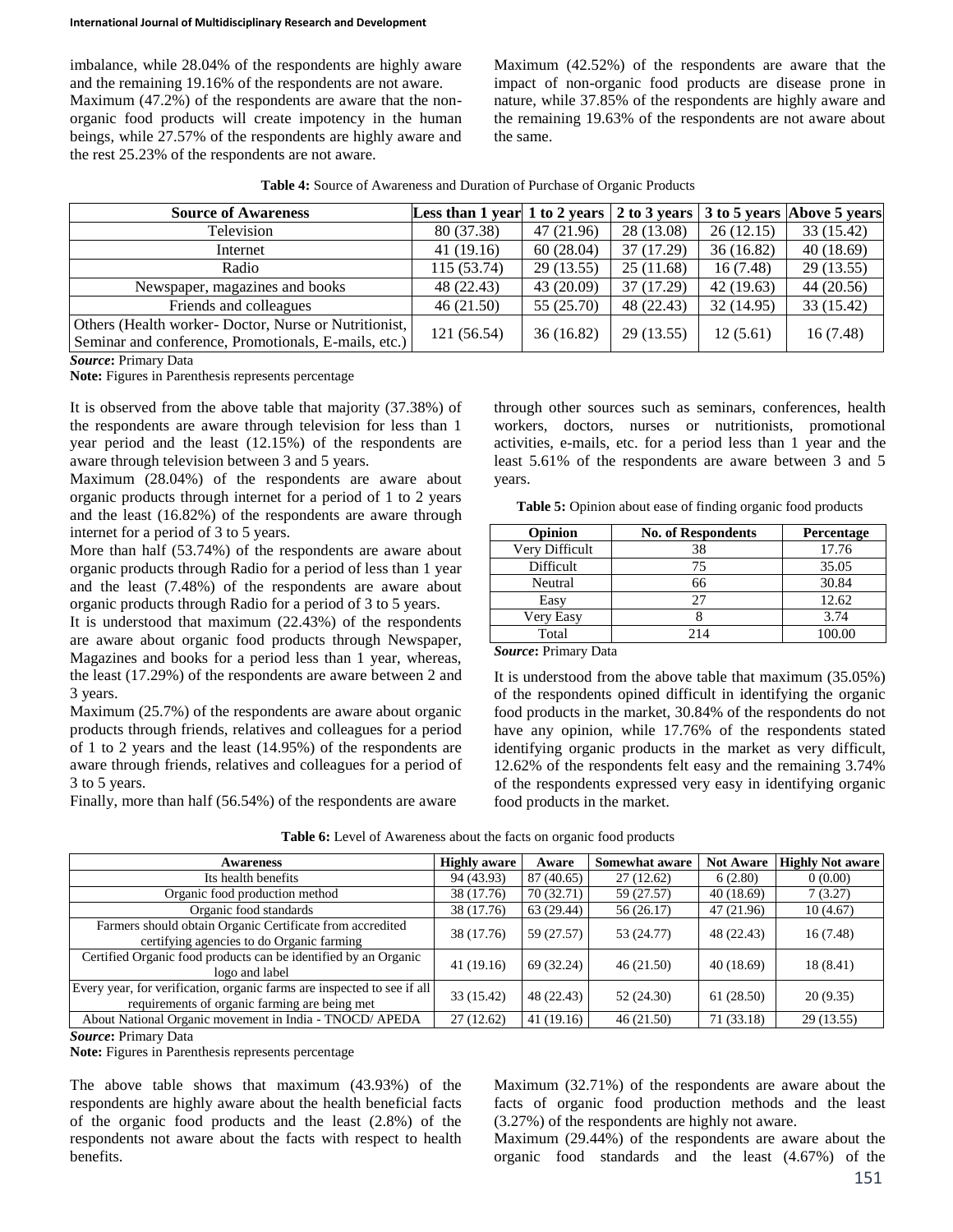respondents are highly not aware.

Majority (27.57%) of the respondents are aware about the facts with respect to farmers should obtain organic certificate from accredited certifying agencies to do organic farming and the least 7.48% of the respondents are highly not aware about the same. Most (32.24%) of the respondents are aware about the certified organic food products can be identified by an organic logo and label and the least 8.41% of the respondents are not highly not aware about the same.

Majority (28.5%) of the respondents are not aware that "Every year for verification, organic farms are inspected to see whether all the requirements of organic farming are being met" and the least (9.35%) of the respondents are highly not aware.

Finally, it is clear that maximum (33.18%) of the respondents are not aware about the national organic movement in India – TNOCD / APEDA and the least (13.55%) of the respondents are highly not aware.

| <b>Reasons</b>              | Rank-1 | Rank-2 | Rank-3 | Rank-4 | Rank-5 | <b>Rank-6</b> | <b>Rank-7</b> |
|-----------------------------|--------|--------|--------|--------|--------|---------------|---------------|
| Price                       | 10     | 10     | 92     |        | 32     | 44            |               |
| Quality and Variety         | 37     | 24     | 29     | 35     | 34     | 48            |               |
| Availability                | 53     | 51     |        |        | 23     |               | 50            |
| Nutritious and Healthy      | 56     | 56     |        | 22     | 44     | 22            |               |
| <b>Taste and Freshness</b>  |        | 23     | 33     | 34     | 44     | 41            | 28            |
| Label and Brand Name        | 19     | 16     | 19     | 87     | 27     | 38            |               |
| Non-Toxic and chemical free | 28     | 34     | 17     |        | 10     | 10            | 109           |
|                             |        |        |        |        |        |               |               |

**Table 7:** Components showing reasons for Preferring Organic Food Products

*Source***:** Primary Data

|  | Table 8: Reasons for Preferring Organic Food Products |  |  |  |  |  |  |
|--|-------------------------------------------------------|--|--|--|--|--|--|
|--|-------------------------------------------------------|--|--|--|--|--|--|

| <b>Reasons</b>              | <b>Garrett</b><br><b>Score</b> | <b>Garrett</b><br><b>Mean</b> | <b>Garrett</b><br>Rank |
|-----------------------------|--------------------------------|-------------------------------|------------------------|
| Price                       | 10660                          | 49.81                         |                        |
| <b>Quality and Variety</b>  | 11134                          | 52.03                         | 3                      |
| Availability                | 11370                          | 53.13                         |                        |
| Nutritious and Healthy      | 12427                          | 58.07                         |                        |
| <b>Taste and Freshness</b>  | 9847                           | 46.01                         |                        |
| Label and Brand Name        | 10603                          | 49.55                         |                        |
| Non-Toxic and chemical free | 8859                           | 41.40                         |                        |

*Source***:** Computed from Primary Data

The first rank with regards to the reasons for preferring organic for products by the customers was towards "Nutritious and Healthy :,  $M=58.07$ ", followed by the  $2<sup>nd</sup>$  position was towards "Availability :,  $M=53.13$ ",  $3<sup>rd</sup>$  rank was "Quality and Variety :, M=52.03",  $4<sup>th</sup>$  position was "Price :, M=49.81",  $5<sup>th</sup>$  rank was towards "Label and Brand Name :, M=49.55", 6<sup>th</sup> rank was for "Taste and Freshness :, M=46.01", and finally, "Non-Toxic and chemical free :, M=41.40

## **Category of the users and Awareness about the Facts of Organic Food Products**

**H01:** There is no significant relationship between category of the users and their level of awareness about facts of organic food products.

The hypothesis testing was done to find the relationship between the independent variable i.e. category of the users and the dependent factor i.e. level of awareness about facts of organic food products by the respondents are done taking into consideration the each and every separate variable that finds the facts about the organic food products among the users and non-users and their level of perception was revealed in the results which are presented in the table.

**Table 9:** Category in Organic Food Products and level of Awareness about the Facts of Organic Food Products

|                                                              |                         |    | Category in organic food products                   |    |                                             |
|--------------------------------------------------------------|-------------------------|----|-----------------------------------------------------|----|---------------------------------------------|
| Opinion                                                      | <b>Awareness</b>        |    | User (142 Nos.) Non-User (72 Nos.) Total (214 Nos.) |    | <b>Results</b>                              |
|                                                              | Highly aware            | 72 | 22                                                  | 22 |                                             |
| Awareness about its benefits                                 | Aware                   | 59 | 28                                                  | 28 | $\gamma^2$ : 21.530* TV:7.815df:            |
|                                                              | Somewhat aware          | 10 | 17                                                  | 17 | 3 Sig.0.000                                 |
|                                                              | Not Aware               |    | 5                                                   | 5  |                                             |
|                                                              | Highly aware            | 30 | 8                                                   | 38 |                                             |
|                                                              | Aware                   | 50 | 20                                                  | 70 | $\chi^2$ : 6.835 <sup>NS</sup><br>TV: 9.488 |
| Organic food production method                               | Somewhat aware          | 36 | 23                                                  | 59 | df:4                                        |
|                                                              | Not Aware               | 22 | 18                                                  | 40 | Sig.0.145                                   |
|                                                              | <b>Highly Not aware</b> | 4  | 3                                                   |    |                                             |
|                                                              | Highly aware            | 30 | 8                                                   | 38 |                                             |
|                                                              | Aware                   | 51 | 12                                                  | 63 | $\chi^2$ : 17.273 <sup>*</sup><br>TV: 9.488 |
| Organic food standards                                       | Somewhat aware          | 28 | 28                                                  | 56 | df:4                                        |
|                                                              | Not Aware               | 27 | 20                                                  | 47 | Sig.0.002                                   |
|                                                              | <b>Highly Not aware</b> | 6  | 4                                                   | 10 |                                             |
|                                                              | Highly aware            | 32 | 6                                                   | 38 |                                             |
| Farmers should obtain Organic<br>Certificate from accredited | Aware                   | 40 | 19                                                  | 59 | $\chi^2$ : 8.566 <sup>NS</sup><br>TV: 9.488 |
|                                                              | Somewhat aware          | 32 | 21                                                  | 53 | df:4                                        |
| certifying agencies to do<br>Organic farming                 | Not Aware               | 27 | 21                                                  | 48 | Sig.0.073                                   |
|                                                              | <b>Highly Not aware</b> | 11 | 5                                                   | 16 |                                             |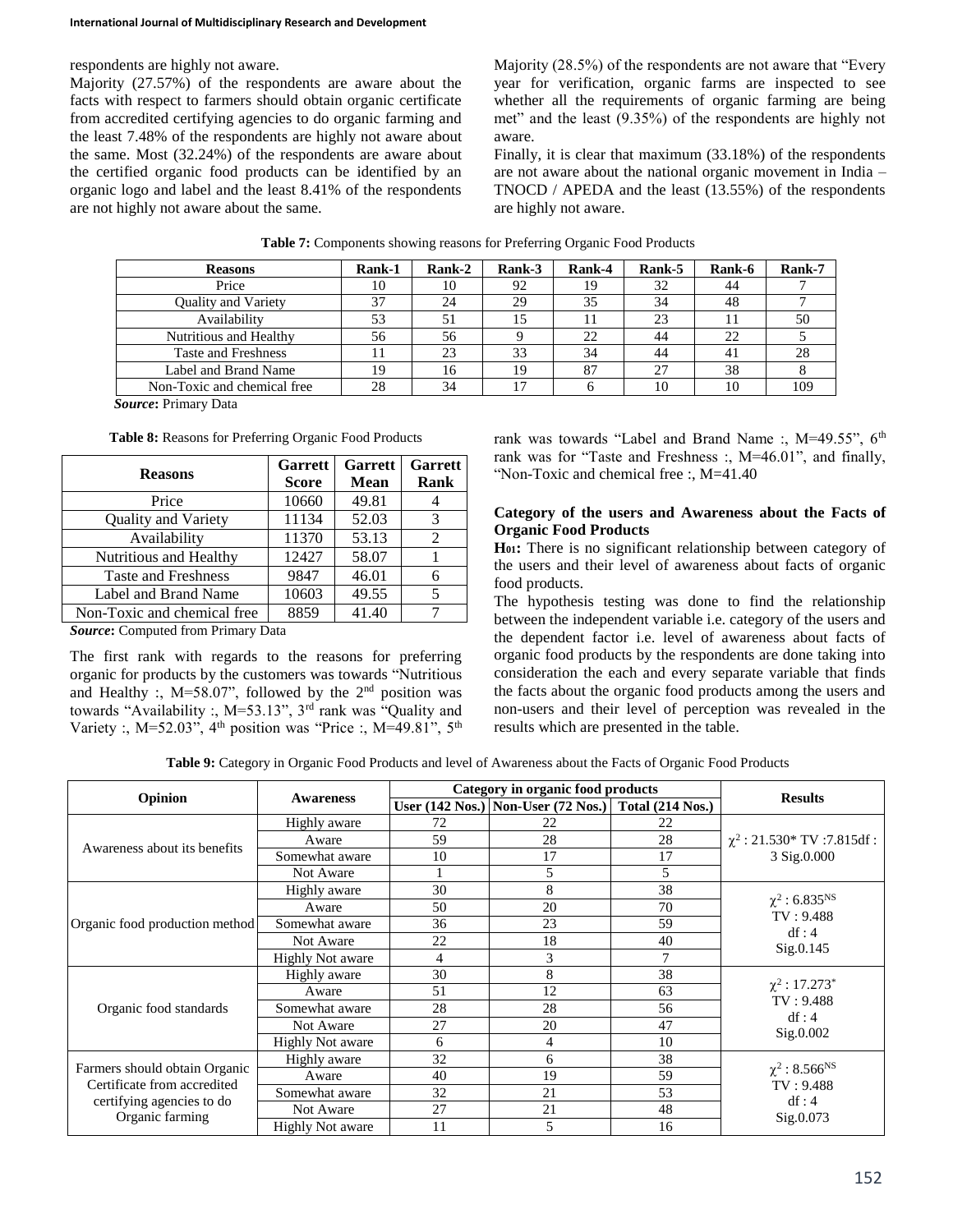|                                                              |                         | Category in organic food products |                    |                                |                                |
|--------------------------------------------------------------|-------------------------|-----------------------------------|--------------------|--------------------------------|--------------------------------|
| Opinion                                                      | <b>Awareness</b>        | User $(142$ Nos.)                 | Non-User (72 Nos.) | <b>Total (214)</b><br>$N$ os.) | <b>Results</b>                 |
|                                                              | Highly aware            | 31                                | 10                 | 41                             |                                |
| Certified Organic food products                              | Aware                   | 51                                | 18                 | 69                             | $\chi^2$ : 13.557 <sup>*</sup> |
| can be identified by an Organic                              | Somewhat aware          | 31                                | 15                 | 46                             | TV: 9.488<br>df:4              |
| logo and label                                               | Not Aware               | 17                                | 23                 | 40                             | Sig.0.009                      |
|                                                              | <b>Highly Not aware</b> | 12                                | 6                  | 18                             |                                |
| Every year, for verification,                                | Highly aware            | 26                                | $\mathcal{I}$      | 33                             |                                |
|                                                              | Aware                   | 35                                | 13                 | 48                             | $\chi^2$ : 6.329 <sup>NS</sup> |
| organic farms are inspected to<br>see if all requirements of | Somewhat aware          | 34                                | 18                 | 52                             | TV: 9.488<br>df:4              |
| organic farming are being met                                | Not Aware               | 34                                | 27                 | 61                             | Sig.0.176                      |
|                                                              | <b>Highly Not aware</b> | 13                                | 7                  | 20                             |                                |
|                                                              |                         | 22                                | 5                  | 27                             |                                |
| <b>About National Organic</b><br>movement in India - TNOCD/  | Aware                   | 31                                | 10                 | 41                             | $\chi^2$ : 7.601 <sup>NS</sup> |
|                                                              | Somewhat aware          | 25                                | 21                 | 46                             | TV: 9.488<br>df:4              |
| <b>APEDA</b>                                                 | Not Aware               | 45                                | 26                 | 71                             | Sig.0.107                      |
|                                                              | <b>Highly Not aware</b> | 19                                | 10                 | 29                             |                                |

#### *Source***:** Computed

 $\chi^2$ : Chi-Square, TV : Table value, df : Degree of Freedom, Sig.: Significance

\* : Significant @ 5% level, NS : Not Significant @ 5% level

The result of chi-square test taken for hypothesis between category in organic food products and opinion about the facts of organic food products that reveals the individual variable relationships

- The chi-square value is found to be greater (21.530) than the table value (7.815) at 5% level and hence, it is concluded that the "Category of the users and their level of awareness about its benefits" are significantly associated and holds good. Hence, the null hypothesis is rejected.
- The chi-square value is found to be less (6.835) than the table value (9.488) at 5% level and hence, it is concluded that the "Category of the users and their level of awareness towards organic food production methods" are not significantly associated and does not hold good. Hence, the null hypothesis is accepted.
- $\blacksquare$  The chi-square value is found to be more (17.273) than the table value (9.488) at 5% level and hence, it is concluded that the "Category of the users and their level of awareness towards organic food standards" are significantly associated and holds good. Hence, the null hypothesis is rejected.
- $\blacksquare$  The chi-square value is found to be less (8.566) than the table value (9.488) at 5% level and hence, it is concluded that the "Category of the users and their level of awareness towards farmers should obtain Organic Certificate from accredited certifying agencies to do Organic farming" are not significantly associated and does not hold good. Hence, the null hypothesis is accepted.
- $\blacksquare$  The chi-square value is found to be more (13.557) than the table value (9.488) at 5% level and hence, it is concluded that the "Category of the users and their level of awareness towards Certified Organic food products can be identified by an Organic logo and label" are significantly associated and holds good. Hence, the null hypothesis is rejected.
- The chi-square value is found to be more (6.329) than the table value (9.488) at 5% level and hence, it is concluded that the "Category of the users and their level of awareness towards Every year, for verification, organic

farms are inspected to see if all requirements of organic farming are being met" are not significantly associated and does not hold good. Hence, the null hypothesis is accepted

 The chi-square value is found to be more (7.601) than the table value (9.488) at 5% level and hence, it is concluded that the "Category of the users and their level of awareness towards About National Organic movement in India - TNOCD/ APEDA" are not significantly associated and does not hold good. Hence, the null hypothesis is accepted.

#### **Summary of the Results Demographics**

- Majority (46.26%) of the respondents belong to the age between 21 and 30 years
- Majority  $(71.96%)$  of the respondents are male
- Most (61.68%) of the respondents are married
- $\blacksquare$  Most (60.28%) of the respondents are qualified with postgraduation
- Maximum (43.46%) of the respondents are employed in public / private limited companies
- Most (61.68%) of the respondents indicated that the size of their family is between 4 and 6 members
- Maximum (29.44%) of the respondents are having income above Rs.50000 per month
- $\blacksquare$  Majority (43.46%) of the respondents opined self-decision maker in their family
- Most (60.28%) of the respondents are living in urban areas

#### **Organic Consciousness**

- Majority (75.23%) of the respondents are consuming vegetarian and non-vegetarian
- Maximum (43.46%) of the respondents perceived that the term organic products is "food products produced without synthetic pesticides and chemicals",
- Maximum  $(44.39%)$  of the respondents stated that they are aware about the organic products

# **Awareness about the Impact of Non-organic food products**

It is understood from the above table that most  $(61.21\%)$  of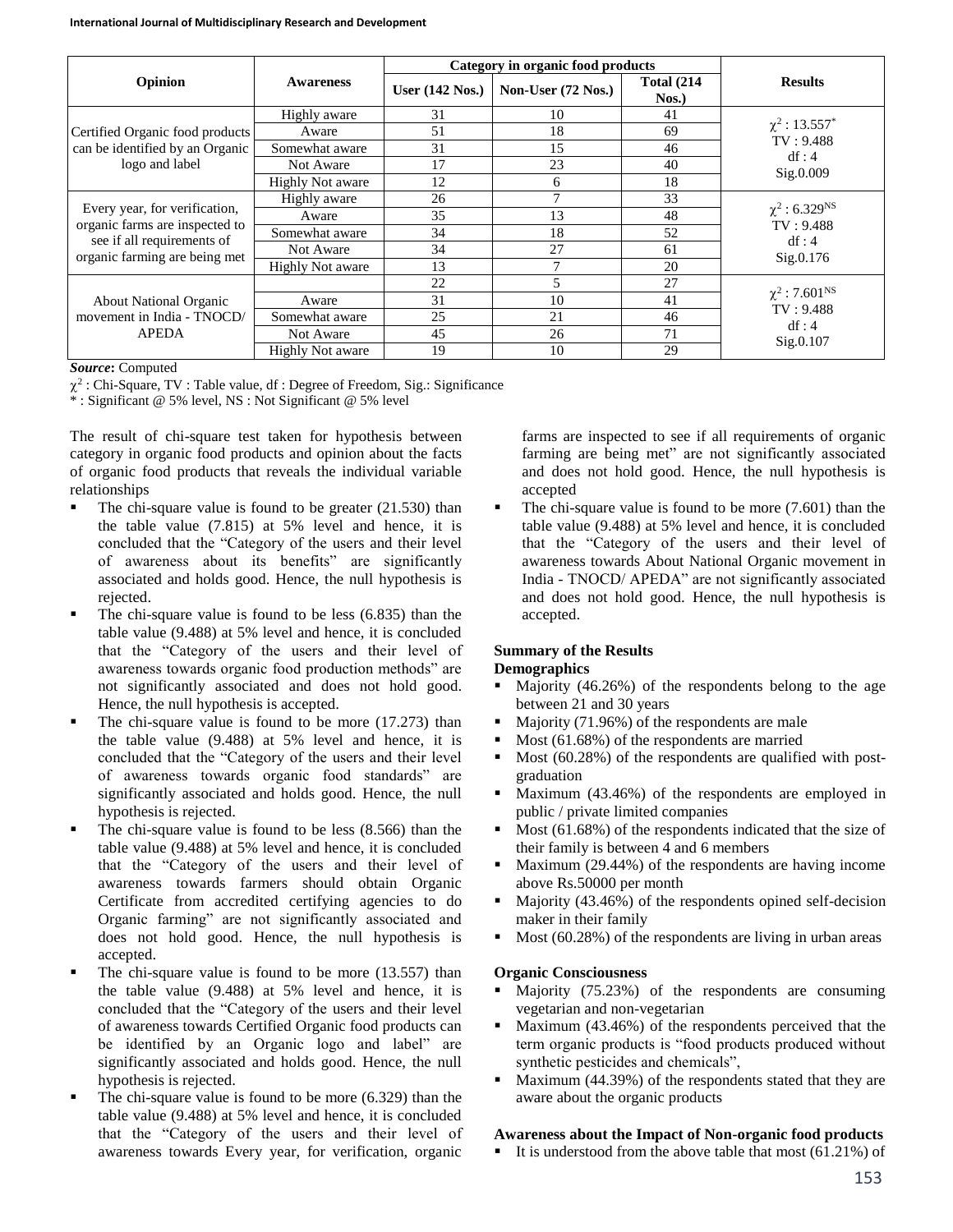the respondents are moderately aware about the impact non-organic nature of the food products

- It is observed that more than half  $(52.8\%)$  of the respondents are moderately aware about the artificial ingredients available in the non-organic food products
- It is clear from, the above table that more than half (52.34%) of the respondents are highly aware about the pesticides present in the non-organic food products
- It is found that more than half  $(54.67%)$  of the respondents are aware about the antibiotic nature in the non-organic food products that is injurious to health
- More than half (52.8%) of the respondents are aware that the non-organic food products will create an impact in hormonal imbalance
- $\blacksquare$  Maximum (47.2%) of the respondents are aware that the non-organic food products will create impotency in the human beings,
- $\blacksquare$  Maximum (42.52%) of the respondents are aware that the impact of non-organic food products are disease prone in nature

# **Source of Awareness and Duration of Purchase of Organic Products**

- It is observed that majority (37.38%) of the respondents are aware through television for less than 1 year period
- $\blacksquare$  Maximum (28.04%) of the respondents are aware about organic products through internet for a period of 1 to 2 years
- $\blacksquare$  More than half (53.74%) of the respondents are aware about organic products through Radio for a period of less than 1 year
- **Maximum (22.43%)** of the respondents are aware about organic food products through Newspaper, Magazines and books for a period less than 1 year,
- Maximum (25.7%) of the respondents are aware about organic products through friends, relatives and colleagues for a period of 1 to 2 years
- Finally, more than half  $(56.54%)$  of the respondents are aware through other sources such as seminars, conferences, health workers, doctors, nurses or nutritionists, promotional activities, e-mails, etc. for a period less than 1 year

# **Opinion about ease of finding organic food products**

 It is understood that maximum (35.05%) of the respondents opined difficult in identifying the organic food products in the market

## **Level of Awareness about the facts on organic food products**

- Maximum (43.93%) of the respondents are highly aware about the health beneficial facts of the organic food products a
- Maximum (32.71%) of the respondents are aware about the facts of organic food production methods
- Maximum (29.44%) of the respondents are aware about the organic food standards a
- Majority (27.57%) of the respondents are aware about the facts with respect to farmers should obtain organic certificate from accredited certifying agencies to do organic farming
- Most (32.24%) of the respondents are aware about the

certified organic food products can be identified by an organic logo and label

- Majority (28.5%) of the respondents are not aware that "Every year for verification, organic farms are inspected to see whether all the requirements of organic farming are being met"
- Finally, maximum (33.18%) of the respondents are not aware about the national organic movement in India – TNOCD / APEDA.

# **Garrett Ranking: Reasons for Preferring Organic Food Products**

 The reasons for preferring organic for products by the customers was towards Nutritious and Healthy and the least rating was towards Non-Toxic and chemical free.

# **Verification of Hypotheses**

- It is concluded that the "Category of the users and their level of awareness about its benefits" are significantly associated and the null hypothesis is rejected.
- It is found that the "Category of the users and their level of awareness towards organic food production methods" are not significantly associated and the null hypothesis is accepted.
- It is understood that the "Category of the users and their level of awareness towards organic food standards" are significantly associated and the null hypothesis is rejected.
- It is concluded that the "Category of the users and their level of awareness towards farmers should obtain Organic Certificate from accredited certifying agencies to do Organic farming" are not significantly associated and the null hypothesis is accepted.
- It is found that the "Category of the users and their level of awareness towards Certified Organic food products can be identified by an Organic logo and label" are significantly associated and the null hypothesis is rejected.
- It is inferred that the "Category of the users and their level of awareness towards Every year, for verification, organic farms are inspected to see if all requirements of organic farming are being met" are not significantly associated and the null hypothesis is accepted
- It is understood that the "Category of the users and their level of awareness towards About National Organic movement in India - TNOCD/ APEDA" are not significantly associated and the null hypothesis is accepted.

# **Suggestions**

- The consumers most preferred advertisement as the promotional activities that will improve the brand awareness among the consumers of organic food products which need to be taken into consideration by the market leaders and emerging product producers to organize their sales strategies.
- In-shop sales in general stores is particularly needed to be improved through explaining the product by word of mouth and that initiative will bring more consumers to buy the organic food product.
- Publicity is a much needed tool to promote any product. The day to day modifications in the product that has been innovated by the manufacturers should reach the public that too through the product value addition which will fetch more potence towards organic food products.